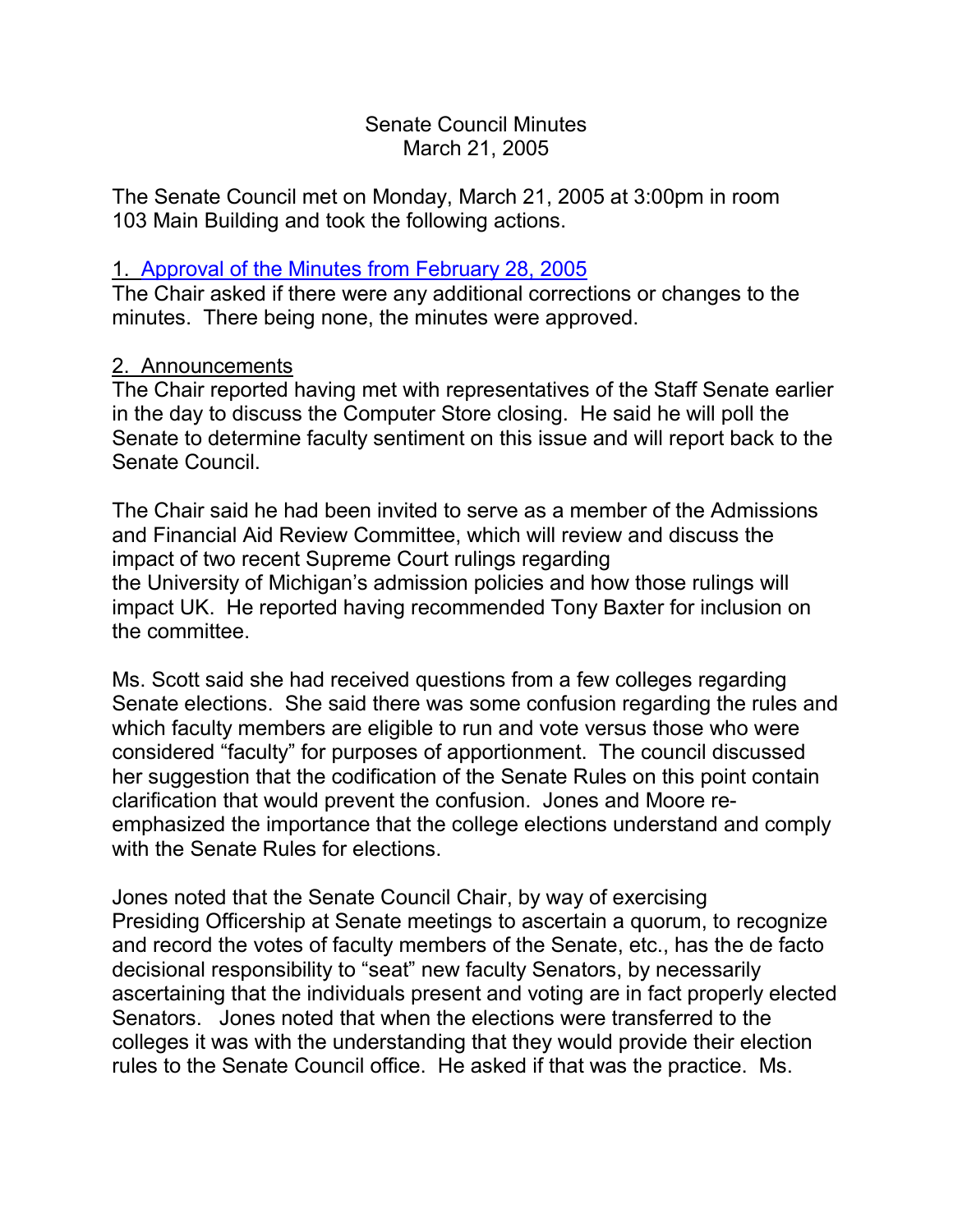Scott replied that some colleges were more thorough about that practice than others and offered to request the rules again.

Bailey asked if there was any new information regarding the interim Provost. The Chair said he expected an announcement soon but had no additional information. Bailey asked if there was any action required of the Senate Council regarding the formation of the search committee. The Chair said four unranked names were requested by the President, but it was unclear how many he would chose from that list and how large the committee would be in general. The Chair said he had sought clarification from the President and was awaiting a response. Bailey asked if the proposed regulations pertaining to faculty representation on search committees were already in place or still pending. Greissman said they were still pending and should be included in the GRs that will be read by the Board of Trustees at the May meeting and voted upon in June.

#### 3. Admissions and Academic Standards Committee report

After the Senate Council members and guests introduced themselves, the Chair called upon the committee chair, Braun, to provide his committee's recommendations. Braun said the committee had met on March 2 to consider [three proposals from the](http://www.uky.edu/USC/New/SCAgendas/20050321/doctoral%20program%20changes.pdf) GraduateSchool regarding changes to [doctoral programs.](http://www.uky.edu/USC/New/SCAgendas/20050321/doctoral%20program%20changes.pdf)

Proposal 1: Braun outlined the proposal, noted the changes to the proposal at the level of the committee and recommended approval. Lesnaw asked how fellowships would be affected by the change. Blackwell replied that the Graduate School processes would be greatly simplified since there would be fewer different classifications of students and since payments would be smaller and spread more evenly. She said she was uncertain as to whether money would be saved or lost by the Graduate School, but expressed hope that students would have a financial reason to try to graduate sooner.

Slaymaker asked if the students who registered for two hours would be considered full-time. Blackwell replied that they would, and that they'd all pay in-state tuition. Grossman asked if Blackwell would have more funded positions since the Fellowship Office would distribute those funds in smaller dollar amounts. Blackwell replied that she needed information about her future budget, tuition rates and the other factors before making that decision.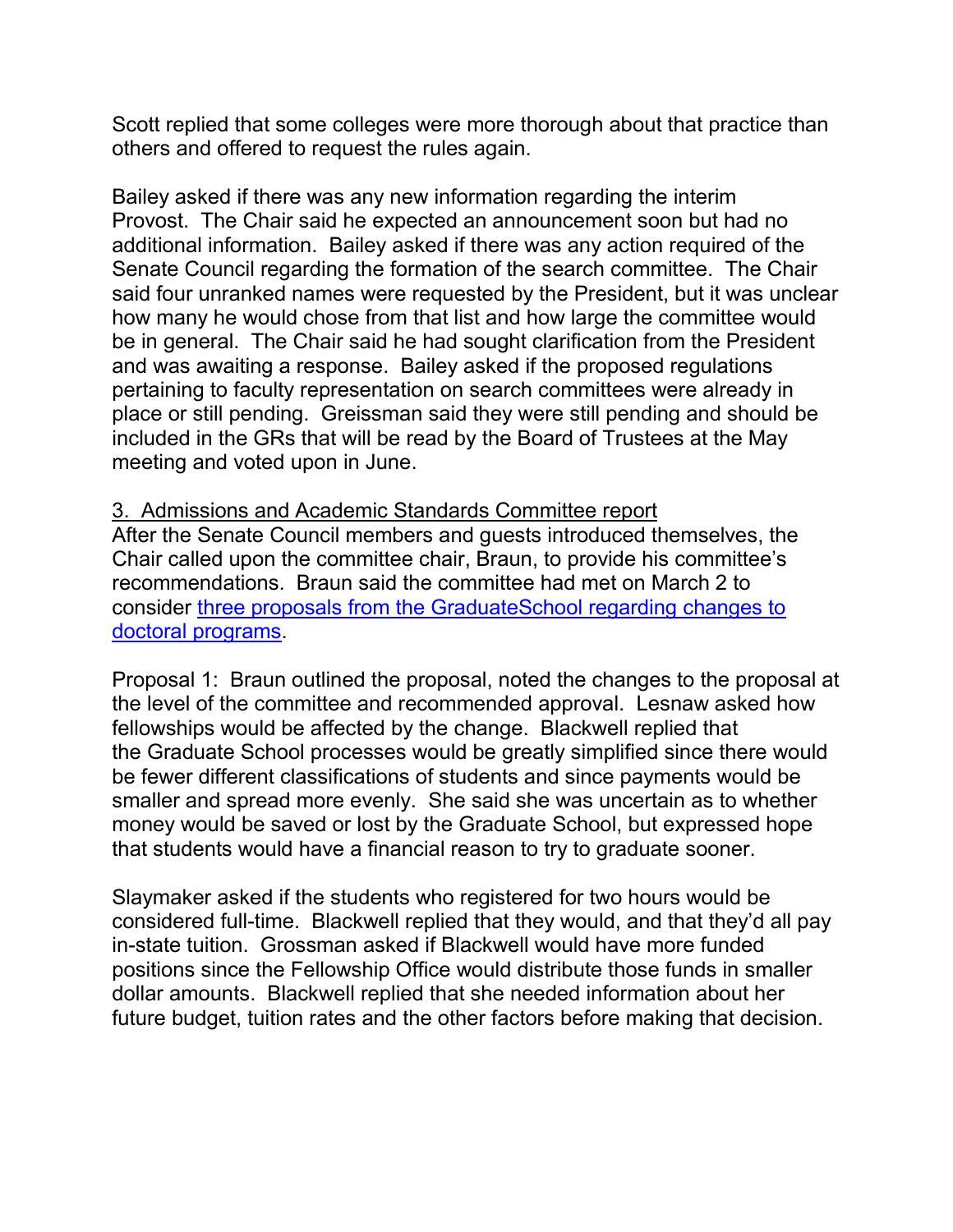There being no further discussion, the motion from the committee to approve the proposal passed without dissent. It will be forwarded to the April University Senate meeting for approval.

Proposal 2: Braun provided a summary of the proposal and said the committee recommended approval. Jones asked if by "the program" Blackwell meant to say "the graduate faculty of the program". Blackwell agreed to that interpretation and suggested change. Jones asked what was meant by "graduate student handbook." Blackwell said it was a title of her invention that was intended to prompt programs to develop such a document.

Cibull asked if the benchmarks have a five year deadline. Blackwell said the five year deadline was a compromise between herself and the Graduate Council since she originally suggested a three year deadline. Cibull asked what percentage of students completethe qualifying exam stage in five years. Blakcwell said it was discipline specific.

Lesnaw asked if the students who take longer than five years are generally full-time or part-time. Blackwell said that many of them were parttime. Lesnaw suggested including only full-time students in the proposal. Blackwell said that most programs require about 36 hours of work, which spread over five years was roughly 7 hours a year and well within the reach of part-time students.

Bailey said he understood why a shorter time period might be desirable in the sciences since lapses in time of even two years could mean the student's knowledge was no longer current and may require retraining. He said his program would likely indicate in its graduate student handbook that a shorter time period was expected of full-time students.

Lesnaw suggested it would save work for everybody involved if part-time students were exempt from the proposed time limit. Grossman noted that part-time students needed even more help staying engaged than full-time students. Blackwell added that some students switch back and forth between full-time and part-time, which would make time limits very difficult to track.

Bailey left the meeting at this time.

Grossman expressed concern that students who were in programs that required shorter time limits weren't going to be eligible for as much time when appealing for extension as students in programs with the regular five year time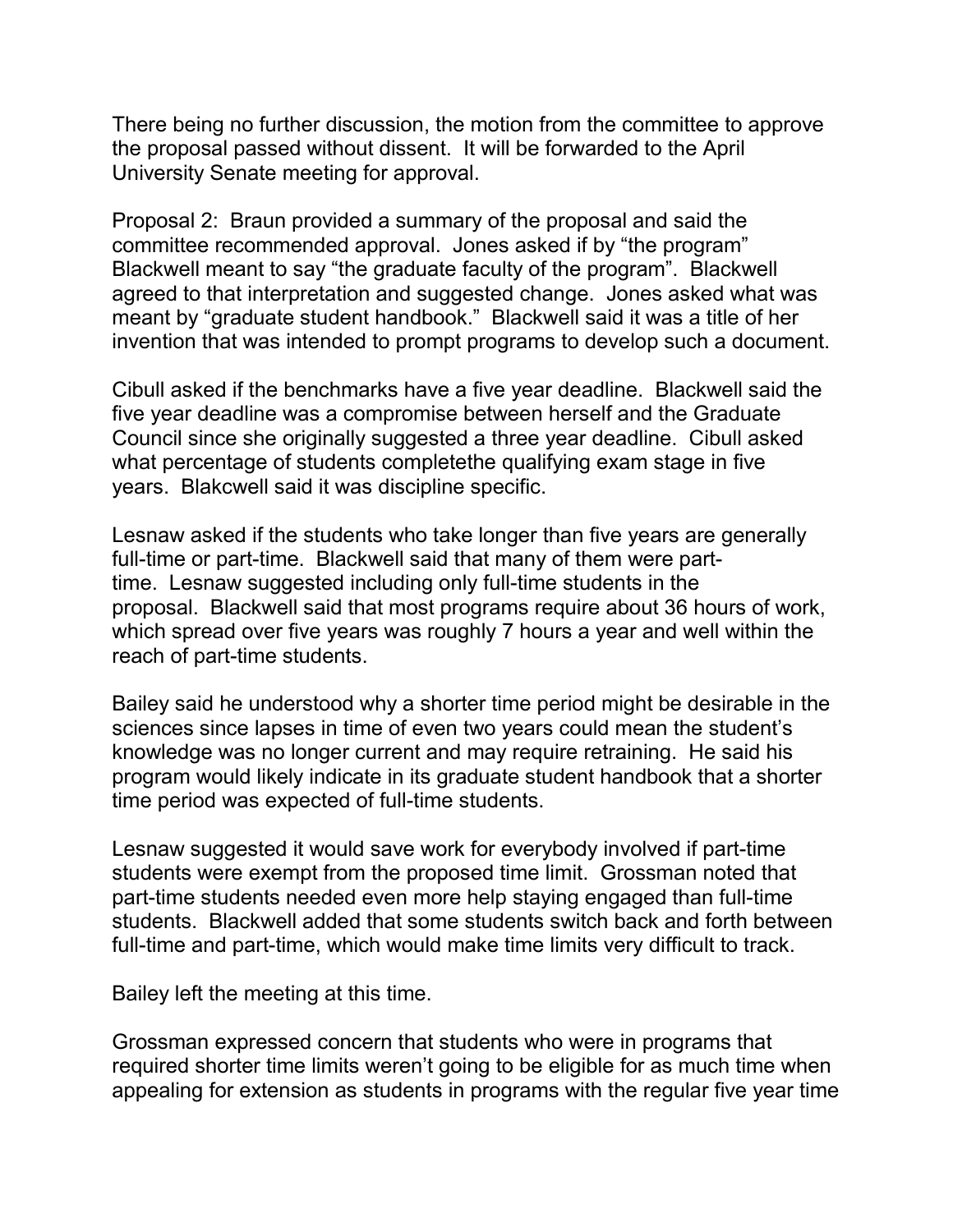limit. He suggested changing the language to allow for up to a total of six years in the pre-qualifying period. Duke said that proposal was basically the original five years plus a one year extension, which didn't address the problem of keeping students engaged in current knowledge. Grossman suggested instead that the Graduate Council approve appeals from programs to reduce the time limit as well as appeals to increase it on a program-wide basis. He added there should be justification from the program to explain its need and oversight from the Graduate Council.

Grossman proposed an **amendment** that the last sentence of the first paragraph be changed to read "The graduate faculty of a program can allow a longer or shorter time limitation only by petition to Graduate Council." Kaalund **seconded** the amendment, which **passed** with five members voting in favor and one opposed.

Moore expressed concern about the second to last sentence of the proposal that discussed the majority vote of the graduate faculty in the program. He said he worried that the privacy of students may be violated in that the minutes of the meetings were public documents. Jones noted that under FERPA the meeting would be closed if confidential student information was being discussed.

Jones noted that in the second paragraph a reference to petition did not indicate from whom the petition was emanating. Blackwell said it was the department's DGS. Jones suggested including that explicitly in the proposal and Blackwell agreed.

Jones asked if the proposal would become part of the graduate faculty rules or if it would be a document internal to the dean's office. Blackwell said it would be both part of the DGS manual and the graduate faculty rules.

There being no further discussion a vote was taken on Proposal 2. The motion from the committee to approve **passed** without dissent. The proposal will be forwarded to the April University Senate meeting for approval.

Proposal 3: Braun outlined the third proposal and indicated the committee's positive recommendation. Lesnaw noted that at the bottom of the proposal there was language suggesting programs could specify consequences of lack of good progress in their graduate student handbooks. She wondered why programs would define good progress without also specifying consequences. Blackwell noted that some programs are interested in listing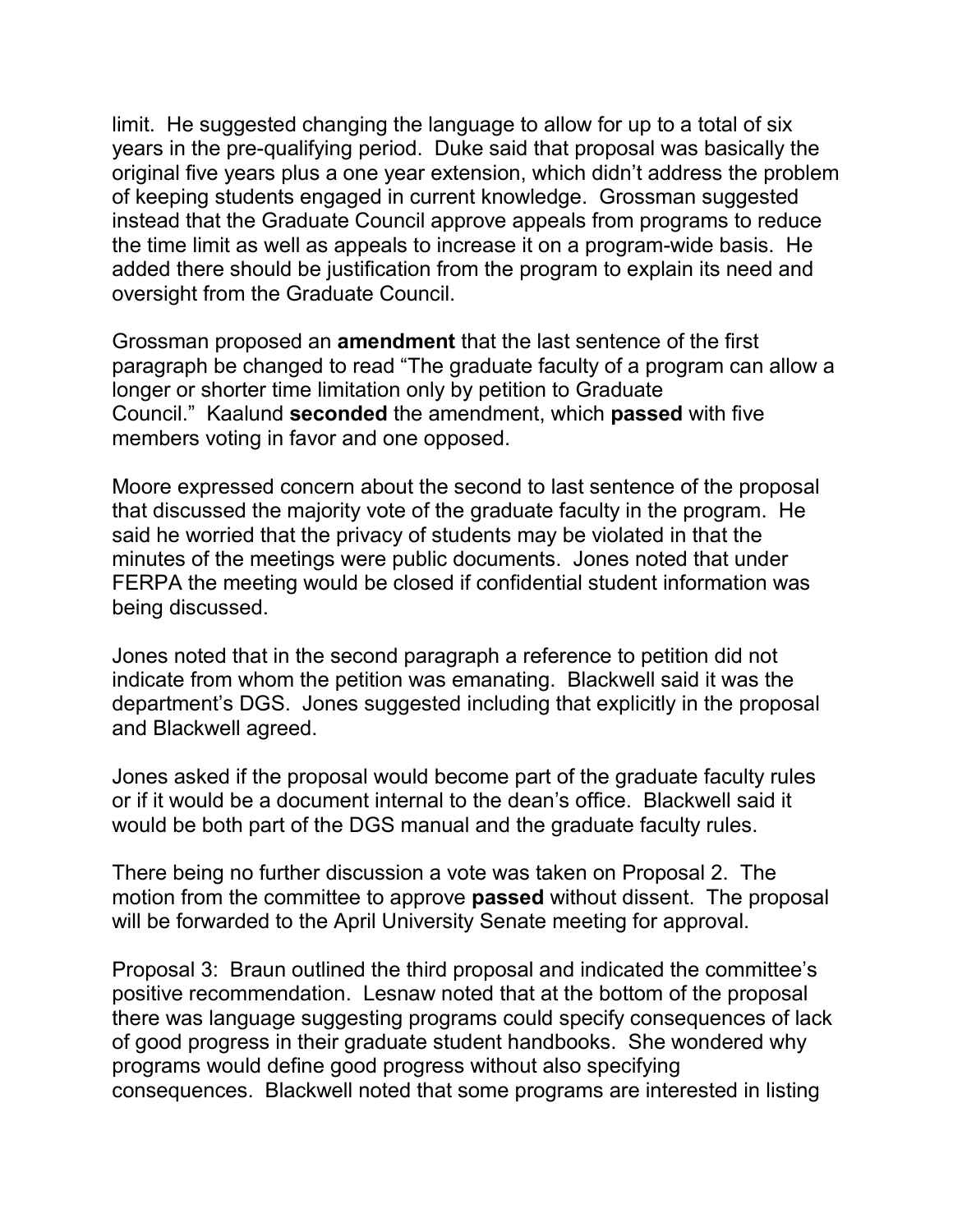consequences while others view the process as a positive growing opportunity. Blackwell added that some programs may wish to tie progress to funding opportunities within the department. Lesnaw asked if the Graduate School currently had automatic rules regarding funding in place. Blackwell said the minimum rule was a GPA requirement of 3.0 or better, but that programs frequently implemented more stringent requirements.

Jones suggested a friendly **amendment** that the first sentence be changed to read: "In the Graduate Student Handbook, a majority vote of the graduate faculty of each doctoral program will define good progress to completion of the doctoral degree." Blackwell agreed.

There being no further discussion a vote was taken. The motion from the committee to approve was **passed** without dissent. The proposal will be sent to the April University Senate meeting for approval.

#### 4. [Proposed changes to AR regarding post-doctoral appointments](http://www.uky.edu/USC/New/SCAgendas/20050321/Postdoctoral%20Scholars%20Fellows%20and%20Visiting%20Scholars%20(AR%20II-4%200-1)%20-%20amended%203-7-05%20to%20clarify%20benefits%20coverage.doc)

Greissman reviewed the many times this proposal had been brought before the Senate Council and approved. He said the latest review was necessitated by information from the Office of International Affairs that for the past two years the University has been working under a different benefit policy. Instead of using University Health Services post-docs were eligible for participation in the University health plans instead. He added that the most recent changes had been in place with Nancy Ray but never codified in the AR's before she left the University. Greissman noted that the University health plans were more comprehensive and less expensive than coverage through University Health Services.

Slaymaker noted that both post-doc scholars and fellows are treated like employees in their eligibility for the University health plans and that they receive a health credit like other employees. She added that international students are required to carry medical evacuation and repatriation insurance as well, which they purchase through OIA. Slaymaker went on to say that visiting scholars are eligible for student insurance through University Health Services and avail themselves of that opportunity.

Cibull made a motion to approve the proposed changes. Kaalund seconded the motion, which passed without dissent. The proposed changes to the AR will be forwarded to the April University Senate meeting.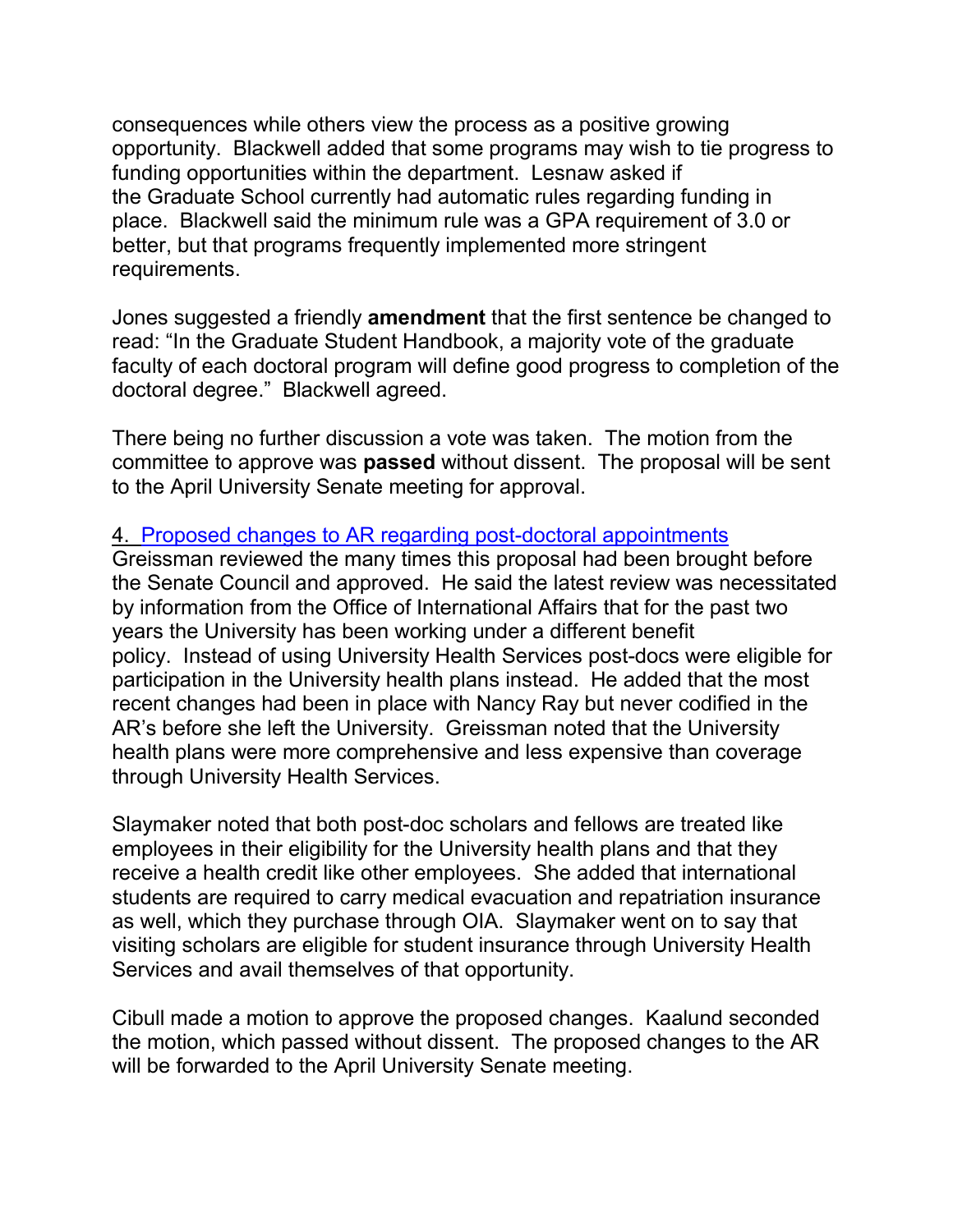## 5. Nominating Committee discussion

Ms. Scott noted this item pertained to Tagavi's suggestion that a nominating committee be formed to address the various nominations requested from the Senate Council every year. Grossman suggested that the item be tabled since Tagavi was absent.

# 6. CPE representative discussion

Dembo provided some background on this item, noting that the CPE relies on appointees and also appointed faculty representatives. He added that a list of three possible faculty representatives is generated by all of the faculty regents and trustees from around the state and then forwarded to the Governor for his selection. Dembo noted that the CPE representative should be very knowledgeable about the perspectives of the faculty, state-wide higher education issues and academic processes.

Moore suggested nominating someone who had a good likelihood of being selected and who was known and respected by other trustees and regents across the state. He added that time was short and requested input regarding potential nominees by the following Senate Council meeting.

Cibull suggested John Thelin, who was absent. He also suggested Loys Mather. Moore noted that UK should only forward one name for consideration. Jones suggested the Chair contact the two individuals to determine if either of them was available and/or interested. The Chair will investigate and report back. Grossman suggested using the listserv since there was a pressing time issue. Grossman added that if both Thelin and Mather were available and interested then Moore and Kennedy should select which name gets sent forward.

# 7. Visit from Dean Perman, College of Medicine

The Chair thanked Perman for attending and invited him to discuss the future of he college and any issues he'd like to raise that relate to faculty and shared governance.

Perman thanked the Chair and provided a brief sketch of his career to date. He noted that his former Dean at the University of Maryland was instrumental in his education regarding shared governance. He said his dean's resistance to shared governance helped form and strengthen his understanding of its enactment. He spoke favorably of his interactions with the COM faculty council and stated how important the faculty voice was in educational policy making.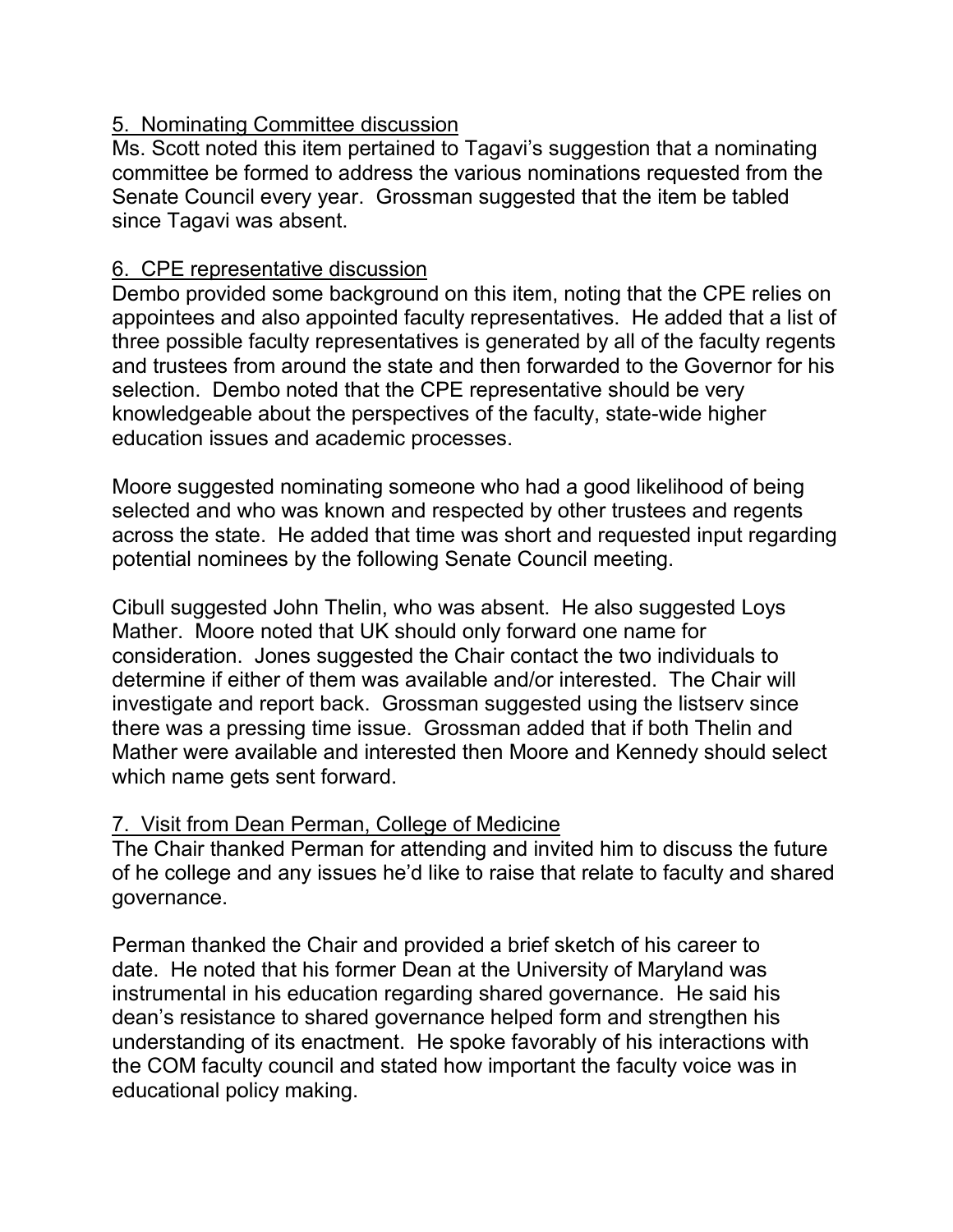Perman expressed concern about gender inequity in the COM leadership and discussed a series of breakfasts he had with female faculty in the college to help unearth gender issues. He noted that many issues had emerged, but that some of them were decidedly gender-neutral issues like promotion and tenure concerns while others pertained to things like on-site childcare. He expressed hope that open dialogue about issues of concern would yield solutions and said that while he uncovered few gender-specific concerns he was glad to learn about which issues faculty were most concerned.

Perman said he hoped to foster more career growth and management opportunities in the college. He noted that when a chair leaves an interim chair is appointed and a national search undertaken. He added that during the year or so until a new chair is appointed work slows down, morale is affected, costs increase and decisions are not made. He suggested there might be a more effective way of bring up leaders and grooming groups of people who showed interest in eventually taking on management roles.

Grossman noted that in Arts and Sciences the chair usually rotates among the department faculty. Cibull added he was unsure as to the legality of not conducting a national search for a vacant chair. Perman said his concern wasn't necessarily related to whether the search was internal or external, but wanted to place more emphasis on conveying the message that internal candidates have an opportunity for advancement and should be mentored accordingly.

Dembo applauded Perman's suggestion, noting that mentorship has not traditionally been one of the University's strengths. He added his hope that COM may set the pace for the rest of the University in this endeavor. Moore concurred that the University does not do a good job of creating leaders from within the institution and added his praise to those offered by Dembo.

Greissman noted the first issue to address may be term limits. He noted that those faculty members who were being mentored and groomed may wish to know that achieving the chair position was a possibility within a defined period of time rather than endlessly wondering when the chair would become vacant.

Jones noted that one way Perman could help the Senate Council was in regard to curricular proposals that emanated from the College. He said that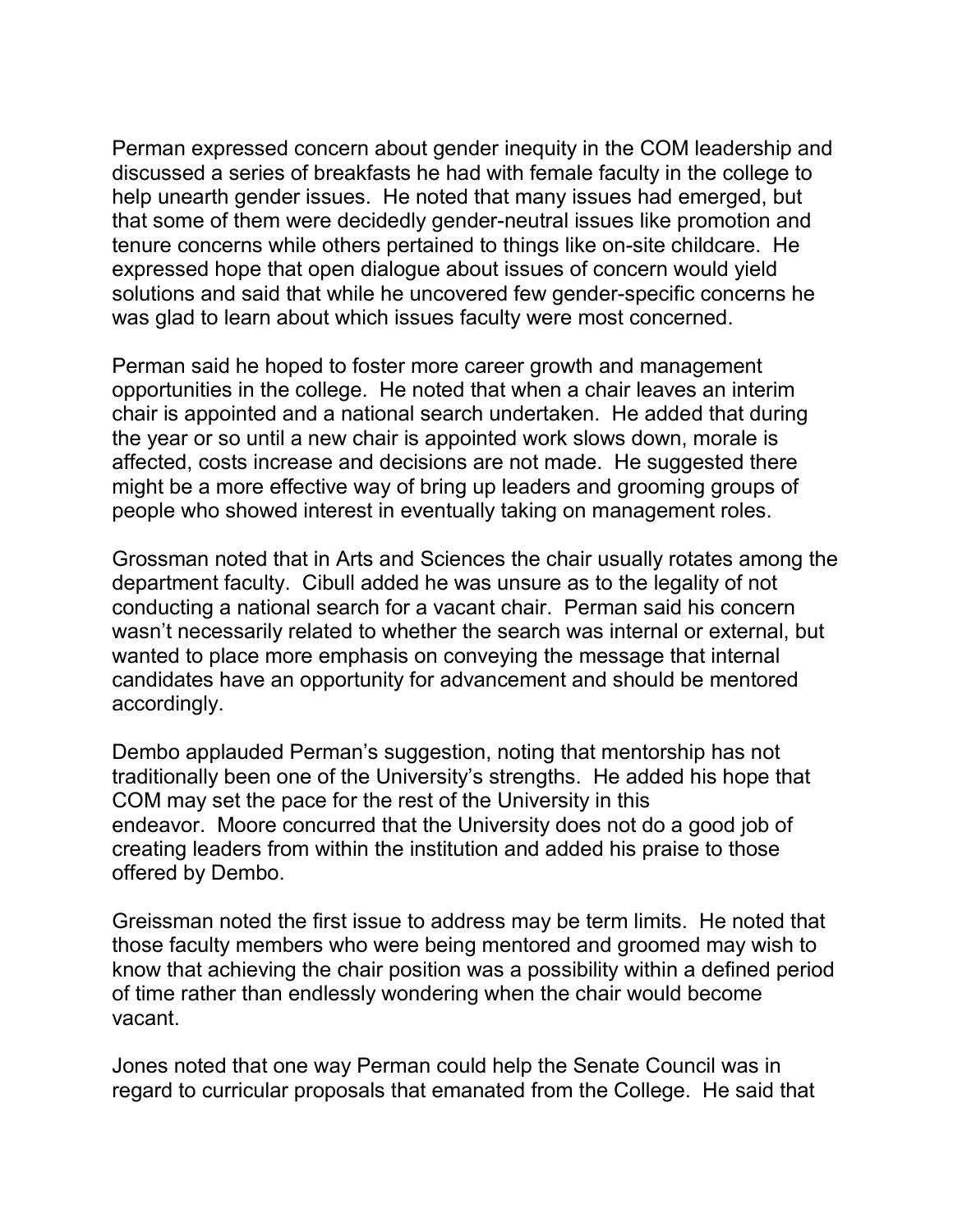while the vote of the faculty council was usually registered quite clearly it was not always clear how the department or program faculty voted on a particular issue. He asked Perman to make sure faculty votes are noted on proposals coming out of the college.

The Chair asked Perman to address the efficacy of the Provost model and how it was working with regard to the newly unified campus. He also sought possible suggestions for improvement. Perman said it was difficult for him to separate the Provost system from the Provost himself, of whom he spoke very positively. He reported having received support from the Provost, who he said was very perceptive of the issues revolving around health science faculty and the clinical area in general. He said the Provost has been a friend to the COM dean and hoped the future Provost was as supportive and approachable.

Grossman provided an outline of how chairs are appointed in the College of Arts and Sciences. Perman agreed that there were many positive aspects to that model but noted that frequent attrition in the position of chair in COM would jeopardize the college's standing in the marketplace as a clinical enterprise.

Dembo said that during the planning phases of the change to the Provost model there had been some concern about how the different roles of the Provost, the EVPHA and the COM dean would all mesh together. He asked Perman to share his views on this topic. Perman replied that it is relatively easy to separate academic matters from clinical enterprise matters and had so far not encountered an issue that wasn't obviously in one camp or the other.

The Chair thanked Perman for attending and thanked Jones for suggesting the invitation. He said the Senate Council would look forward to working with Perman on issues in the future.

There being no further business the meeting adjourned at 5:02.

Respectfully submitted by [Ernie Yanarella,](mailto:ejyana@email.uky.edu) Chair

Members present: Bailey, Cibull, Dembo, Duke, Grossman, Jones, Kaalund, Lesnaw, Moore, Yanarella.

Liaisons present: Greissman, Saunier.